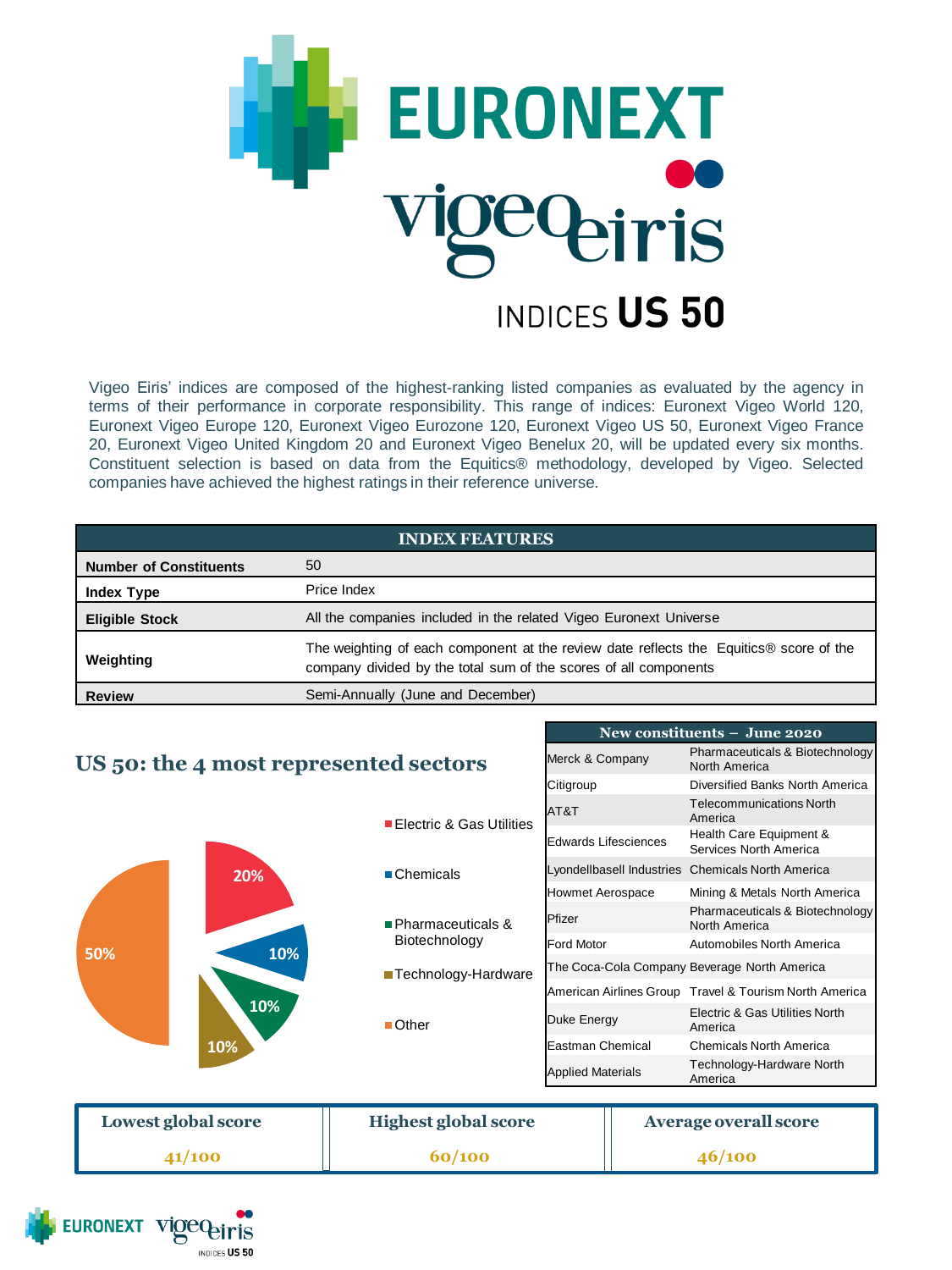| US 50 Index constituents - June 2020               |                                       |              |  |  |
|----------------------------------------------------|---------------------------------------|--------------|--|--|
| <b>Sector</b>                                      | <b>Issuer</b>                         | <b>ISIN</b>  |  |  |
| Electric & Gas Utilities North America             | <b>AES</b>                            | US00130H1059 |  |  |
| <b>Chemicals North America</b>                     | Albemarle Corporation                 | US0126531013 |  |  |
| Travel & Tourism North America                     | American Airlines Group               | US02376R1023 |  |  |
| Waste & Water Utilities North America              | American Water Works<br>Company       | US0304201033 |  |  |
| Pharmaceuticals & Biotechnology North<br>America   | Amgen                                 | US0311621009 |  |  |
| Technology-Hardware North America                  | <b>Applied Materials</b>              | US0382221051 |  |  |
| <b>Telecommunications North America</b>            | AT&T                                  | US00206R1023 |  |  |
| Software & IT Services North America               | Autodesk                              | US0527691069 |  |  |
| <b>Business Support Services North</b><br>America  | <b>Ball Corporation</b>               | US0584981064 |  |  |
| Health Care Equipment & Services<br>North America  | Baxter International                  | US0718131099 |  |  |
| Pharmaceuticals & Biotechnology North<br>America   | <b>Bristol Myers Squibb</b>           | US1101221083 |  |  |
| Technology-Hardware North America                  | Cisco Systems                         | US17275R1023 |  |  |
| Diversified Banks North America                    | Citigroup                             | US1729674242 |  |  |
| Beverage North America                             | Coca-Cola European Partners           | GB00BDCPN049 |  |  |
| Luxury Goods & Cosmetics North<br>America          | Colgate-Palmolive                     | US1941621039 |  |  |
| Energy North America                               | ConocoPhillips                        | US20825C1045 |  |  |
| Energy North America                               | Devon Energy                          | US25179M1036 |  |  |
| Electric & Gas Utilities North America             | Dominion Energy                       | US25746U1097 |  |  |
| Electric & Gas Utilities North America             | Duke Energy                           | US26441C2044 |  |  |
| Software & IT Services North America               | DXC Technology                        | US23355L1061 |  |  |
| Chemicals North America                            | Eastman Chemical                      | US2774321002 |  |  |
| Health Care Equipment & Services<br>North America  | Edwards Lifesciences                  | US28176E1082 |  |  |
| Electric & Gas Utilities North America             | Entergy                               | US29364G1031 |  |  |
| Electric & Gas Utilities North America             | Eversource Energy                     | US30040W1080 |  |  |
| Electric & Gas Utilities North America             | Exelon                                | US30161N1019 |  |  |
| Automobiles North America                          | Ford Motor                            | US3453708600 |  |  |
| Mining & Metals North America                      | Howmet Aerospace                      | US4432011082 |  |  |
| Technology-Hardware North America                  | <b>HP</b>                             | US40434L1052 |  |  |
| Technology-Hardware North America                  | Intel                                 | US4581401001 |  |  |
| Chemicals North America                            | International Flavors &<br>Fragrances | US4595061015 |  |  |
| Forest Products & Paper North America              | International Paper                   | US4601461035 |  |  |
| Mechanical Components & Equipment<br>North America | Johnson Controls International        | IE00BY7QL619 |  |  |